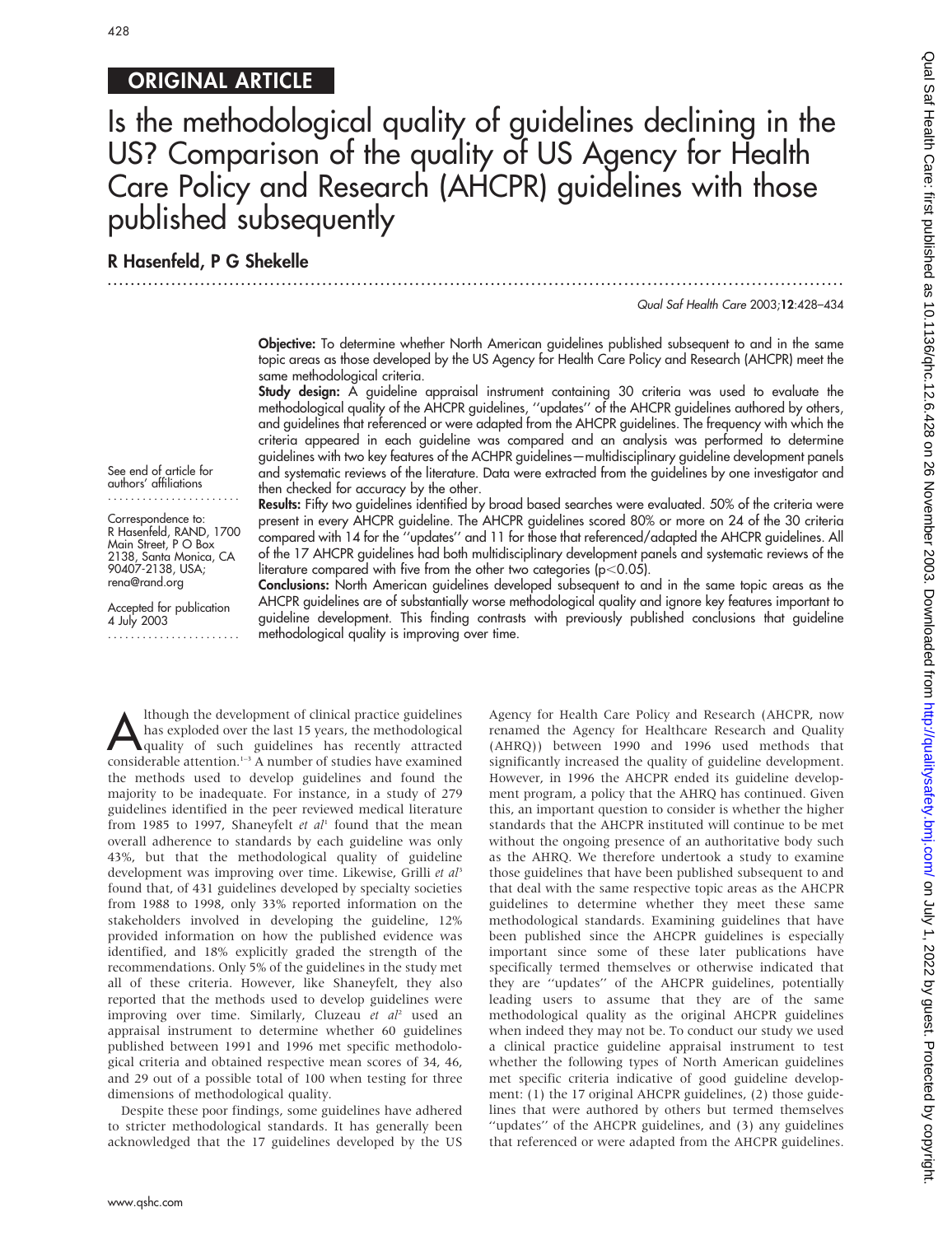#### Identification and development of review criteria

We chose to use the clinical practice guideline appraisal instrument developed by Shaneyfelt et al<sup>1</sup> which was deemed to be one of the two best developed instruments in a comparative assessment by Graham et al.<sup>4</sup> The AGREE instrument incorporates many of the same concepts as the Shaneyfelt instrument with respect to scope and purpose, stakeholder involvement, rigor of development, and clarity and presentation.<sup>5</sup> In addition, the AGREE instrument includes items regarding the application of the guidelines (such as pilot testing and tools for application). We added to the Shaneyfelt instrument the following additional criteria that we considered important factors in the guideline development process:

- N Are the participants (in the guideline development process) multidisciplinary?
- N Is there a definition for the strength of evidence (the recommendations) use?
- Was there a systematic review of the evidence?

The first and third of these criteria correspond to AGREE items 4 (the guideline development group includes individuals from all the relevant professional groups) and 8 (systematic methods were used to search for evidence), respectively; we determined that the second criterion was necessary since empirical evidence has shown that using different ''strength of evidence'' systems can result in different recommendations<sup>6</sup> so users need to know the definition that was used. In addition, the Shaneyfelt instrument includes two criteria regarding the benefits and harms of the health practices specified in a guideline and whether or not these are quantified; we retained these criteria but listed benefits separately—for example, benefits of specific health practices are specified, harms of specific health practices are specified. The guideline criteria we used for the study are listed in table 1.

### Identification of guidelines

For each of the AHCPR guideline topics (Alzheimer's disease, benign prostatic hyperplasia, cardiac rehabilitation, cataracts, depression, heart failure, low back pain, mammography, otitis media with effusion, pain (acute and cancer), poststroke rehabilitation, pressure ulcers (treatment and prevention), sickle cell anemia, unstable angina, and urinary incontinence), in 2001/2 we conducted literature searches in MEDLINE and Embase from the year in which each respective AHCPR guideline was published up to April 2000, limiting these searches to articles designated as ''practice guidelines'' or ''guidelines''. Since clinical practice guidelines often are not referenced in the traditional scientific databases, we used a number of additional search strategies. Primarily, we used the National Guideline Clearinghouse on the Internet to identify guidelines that fit our criteria. When possible, we downloaded the appropriate guidelines from the National Guideline Clearinghouse or the publishing organizations' websites. When this was not possible we reviewed the summary statements provided by the National Guideline Clearinghouse for each guideline. In addition, we searched the following sources: Computerized Needs-Oriented Quality Measurement Evaluation System (CONQUEST) 1.1, A Project to Develop and Evaluate Methods to Promote Ambulatory Care Quality (DEMPAQ), Directory of Clinical Practice Guidelines, Guide to Clinical and Preventive Services, Health Plan Employer Data and Information Set (HEDIS) 3.0, National Library of Health Care Indicators, and the Medical Outcomes and Guidelines Sourcebook.7–13 We also requested guidelines from the following agencies and organizations: Administration on Aging, Centers for Disease Control and Prevention, Department of Health and Human Services, Department of Veterans' Affairs, Foundation for Accountability, Health Care Financing Administration (HCFA), HCFA/Connecticut Peer Review Organization, Joint Commission on Accreditation of Healthcare Organizations, National Committee for Quality Assurance, and National Institutes of Health. Finally, we identified guidelines from professional societies, disease societies, medical organizations, medical associations, and patient advocacy groups. When possible, we located these groups on the Internet and downloaded the guidelines; otherwise, we telephoned or wrote to them to request the materials.

### Guideline inclusion/exclusion criteria

All of the 17 most recently published AHCPR guidelines were included. We excluded the recently published document ''Treating tobacco use and dependence: a clinical practice guideline'' because this is a Public Health Service guideline and not an AHCPR guideline. We also excluded any publications that were written outside North America because the AHCPR is an American government agency and we assumed that its influence was likely to be greater on publications originating in the US and Canada.

We selected additional guidelines for the study in three phases. First, although we included the terms ''practice guidelines'' or ''guidelines'' in our literature search, it was necessary to clearly identify those documents that met our definition of a ''practice guideline''—namely, any document that identified itself as such or contained specific recommendations for healthcare decisions that were not authored by one or more people writing as individuals (to distinguish the document from a review article). Next we included guidelines that were published after the AHCPR documents since our research question was to assess whether later guidelines met the same methodological standards as the AHCPR guidelines. Of these guidelines, we chose those that were authored by others but termed themselves as ''updates'' of the AHCPR guidelines or those that referenced or were adapted from the AHCPR guidelines since readers or users of these guidelines are most likely to infer that some of the rigor of the original AHCPR guidelines carried over to the new guidelines. We included the guidelines themselves and any supporting material available with it but did not consider supplemental materials that required accessing a different source.

# Scoring the guidelines

Once we had identified the guidelines we coded them as (1) the original AHCPR guidelines, (2) guidelines that termed themselves as updates of the ACHPR guidelines, and (3) guidelines that referenced or adapted the AHCPR guidelines. We then reviewed each guideline to determine whether it contained the criteria in our guideline appraisal instrument, with one researcher conducting the initial review and the second researcher verifying the results. For each guideline we created a chart listing the criteria. When the criteria were present in the guideline we marked the appropriate boxes on the chart and indicated the page number(s) on which we found the information.

In order to statistically compare a summary score between the guidelines we created a binary ''yes/no'' outcome for each guideline depending on whether it met the following two criteria that we and others have judged as fundamental methodological attributes that distinguish the AHCPR guidelines:

N a systematic review of the evidence (criterion 23a in table 1); and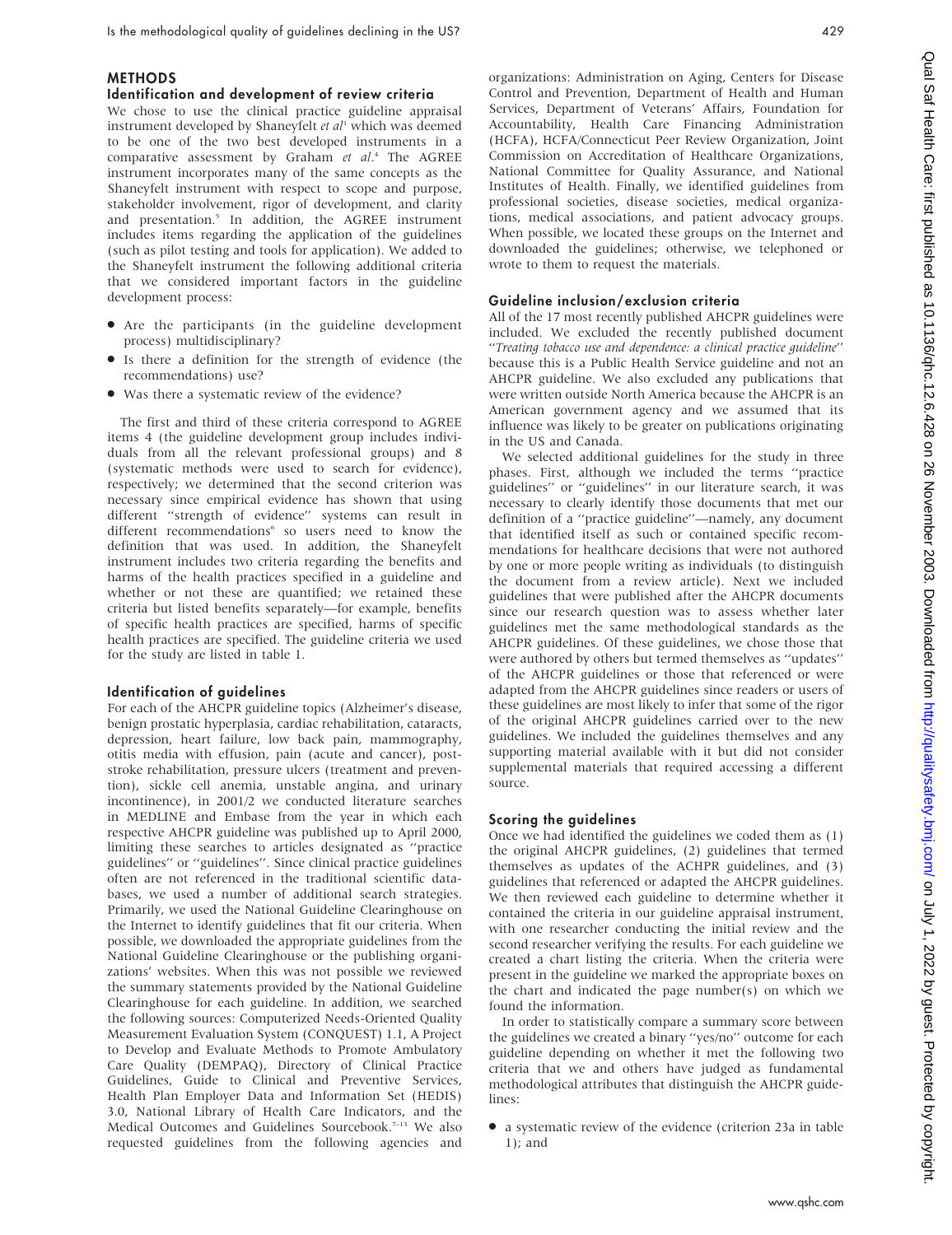| Guideline appraisal instrument<br>criteria                                                                               | All guidelines<br>$(N = 52)$ | <b>AHCPR</b><br>guidelines<br>$(N = 17)$ | Updates of<br><b>AHCPR</b><br>guidelines<br>$(N = 5)$ | Guidelines that<br>reference/adapt<br><b>AHCPR</b> guidelines<br>$(N = 30)$ |
|--------------------------------------------------------------------------------------------------------------------------|------------------------------|------------------------------------------|-------------------------------------------------------|-----------------------------------------------------------------------------|
| (1) Purpose of the guideline is<br>specitied                                                                             | 100 (52)                     | 100(17)                                  | 100(5)                                                | 100(30)                                                                     |
| (2) Rationale and importance<br>of the guideline are explained                                                           | 77 (40)                      | 100(17)                                  | 100(5)                                                | 60 (18)                                                                     |
| (3) Participants in the guideline<br>development process and their<br>areas of expertise are specified                   | 96 (50)                      | 100(17)                                  | 80(4)                                                 | 97 (29)                                                                     |
| (3a) Are the participants<br>multidisciplinary?*                                                                         | 73 (38)                      | 100(17)                                  | 40 (2)                                                | 63 (19)                                                                     |
| (4) Targeted health problem or<br>technology is clearly defined                                                          | 100 (52)                     | 100(17)                                  | 100(5)                                                | 100(30)                                                                     |
| (5) Targeted patient population<br>is specified                                                                          | 100 (52)                     | 100(17)                                  | 100(5)                                                | 100 (30)                                                                    |
| (6) Principal preventive,<br>diagnostic, or therapeutic<br>options available to clinicians<br>and patients are specitied | $100(51)$ **                 | $100(16)$ <sup>**</sup>                  | 100(5)                                                | 100(30)                                                                     |
| (7) Method by which the<br>guideline underwent external<br>review is specified                                           | 58 (30)                      | 100 (17)                                 | 60 (3)                                                | 33 (10)                                                                     |
| (8) Expiration date or date of<br>scheduled review is specified                                                          | 29 (15)                      | 12(2)                                    | 20(1)                                                 | 40 (12)                                                                     |
| (9) Method for grading or<br>classifying the scientific evidence<br>is specified                                         | 46 (24)                      | 59 (10)                                  | 40 (2)                                                | 40 (12)                                                                     |
| (10a) Benefits of specific health<br>practices are specified                                                             | 100 (52)                     | 100 (17)                                 | 100(5)                                                | 100 (30)                                                                    |
| (10b) Harms of specific health<br>practices are specified                                                                | 98 (51)                      | 100(17)                                  | 80(4)                                                 | 100 (30)                                                                    |
| (11a) Benefits are quantified<br>(11b) Harms are quantified                                                              | 64 (33)<br>64 (33)           | 94 (16)<br>94 (16)                       | 100(5)<br>80 (4)                                      | 40 (12)<br>43 (13)                                                          |
| (12) Recommendations are<br>graded according to the<br>strength of evidence                                              | 46 (24)                      | 82 (14)                                  | 40 (2)                                                | 27 (8)                                                                      |
| (12a) Is there a definition<br>for the strength of evidence<br>they use?*                                                | 46 (24)                      | 82 (14)                                  | 40 (2)                                                | 27 (8)                                                                      |
| (13) Effect on health care<br>costs from specific health<br>practices is specified                                       | 44 (23)                      | 94 (16)                                  | 20(1)                                                 | 20(6)                                                                       |
| (14) Costs are quantitied<br>(15) Role of patient preferences                                                            | 37 (19)                      | 82 (14)                                  | 20(1)                                                 | 13(4)                                                                       |
| is discussed                                                                                                             | 60 (31)                      | 82 (14)                                  | 40 (2)                                                | 50 (15)                                                                     |
| (16) Health outcomes are<br>specified                                                                                    | 100 (52)                     | 100 (17)                                 | 100(5)                                                | 100 (30)                                                                    |
| (17) Flexibility in the<br>recommendations is specified                                                                  | 87 (45)                      | 100(17)                                  | 40 (2)                                                | 87 (26)                                                                     |
| (18) Evidence used is identified<br>by citation and referenced                                                           | 92 (48)                      | 100(17)                                  | 100(5)                                                | 87 (26)                                                                     |
| (19) Formal methods of<br>combining evidence or expert<br>opinion are used and described                                 | 2(1)                         | 0(0)                                     | O(0)                                                  | 3(1)                                                                        |
| (20) Recommendations are<br>specific and apply to the stated<br>goals of the guideline                                   | 98 (51)                      | 94 (16)                                  | 100(5)                                                | 100 (30)                                                                    |
| (21) Role of value judgements<br>used by the guideline developers<br>in making recommendations is<br>discussed           | 14 (7)                       | 6(1)                                     | 0(0)                                                  | 20(6)                                                                       |
| (22) Intended audience or users<br>of the guideline are specified                                                        | 83 (43)                      | 94 (16)                                  | 80(4)                                                 | 77 (23)                                                                     |
| (23) Method of identifying<br>evidence is specified                                                                      | 54 (28)                      | 100(17)                                  | 60(3)                                                 | 27 (8)                                                                      |
| (23a) Was there a systematic<br>review of the evidence?*                                                                 | 52 (27)                      | 100 (17)                                 | 60 (3)                                                | 23(7)                                                                       |
| (24) Time period from which<br>evidence is reviewed is specified                                                         | 39 (20)                      | 47 (8)                                   | 60 (3)                                                | 30 (9)                                                                      |
| (25) Method of data extraction<br>is specified                                                                           | 21 (11)                      | 47 (8)                                   | 20(1)                                                 | 7(2)                                                                        |

\*We added these criteria to the clinical practice guideline appraisal instrument developed by Shaneyfelt et al. \*\*Since we determined that this criterion was not applicable to the AHCPR guideline on mammography, the total number of guidelines for this criterion was 51 for all of the guidelines and 16 for the AHCPR guidelines.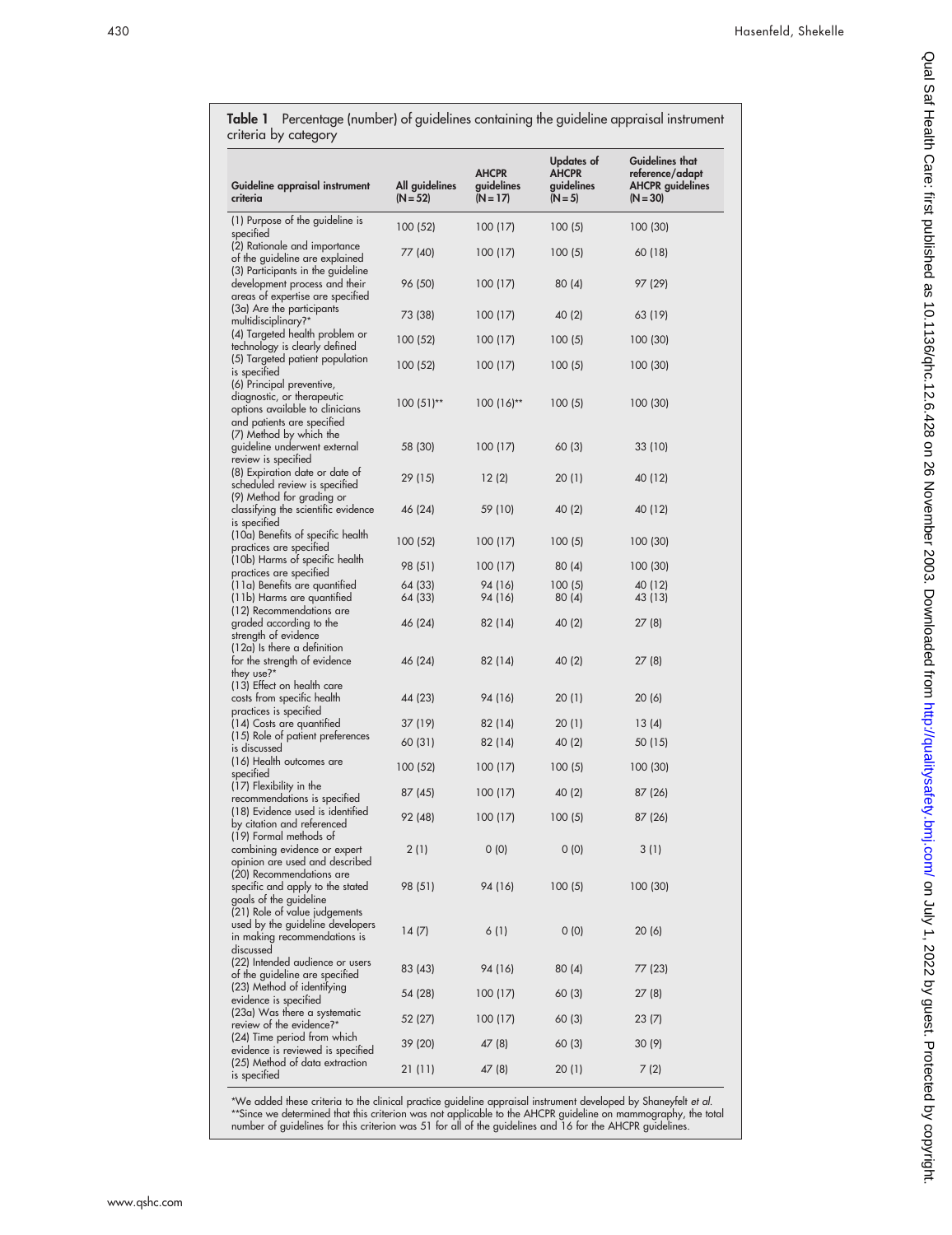| Condition                                     | Total no of<br>guidelines | <b>AHCPR</b><br>guidelines | <b>Updates of AHCPR</b><br>guidelines | Guidelines that<br>reference/adapt<br><b>AHCPR</b> guidelines |
|-----------------------------------------------|---------------------------|----------------------------|---------------------------------------|---------------------------------------------------------------|
| Alzheimer's disease                           |                           |                            |                                       |                                                               |
| Benign prostatic hyperplasia                  |                           |                            |                                       |                                                               |
| Cardiac rehabilitation                        |                           |                            |                                       |                                                               |
| Cataracts                                     | 3                         |                            |                                       |                                                               |
| Depression                                    |                           |                            |                                       |                                                               |
| <b>Heart failure</b>                          |                           |                            |                                       |                                                               |
| Low back pain                                 |                           |                            |                                       |                                                               |
| Mammography                                   |                           |                            |                                       |                                                               |
| Otitis media with effusion                    |                           |                            |                                       |                                                               |
| Pain (acute and cancer)                       |                           |                            |                                       |                                                               |
| Post-stroke rehabilitation                    |                           |                            |                                       |                                                               |
| Pressure ulcers (prevention and<br>treatment) |                           |                            |                                       |                                                               |
| Sickle cell anemia                            |                           |                            |                                       |                                                               |
| Unstable angina                               |                           |                            |                                       |                                                               |
| Urinary incontinence                          |                           |                            |                                       |                                                               |
| Total                                         | 52                        | 17                         |                                       | 30                                                            |

 $\bullet$  the use of a multidisciplinary group of experts to interpret the evidence (criterion 3a in table 1). For a guideline panel to be defined as multidisciplinary we required only that at least one specialist and one generalist participated in the guideline development process. We defined a generalist as any physician who practiced internal medicine, pediatrics, or obstetrics/gynecology. If this information was not specified in the guideline, we conducted Internet searches on the participants to determine their practice areas.

As a sensitivity analysis, we also included in our comparisons those guidelines that graded the strength of their recommendations (criterion 12 in table 1).

#### Data analysis

Univariate frequencies were first computed for each of the guideline criteria. We then performed cross tabulations, including  $\gamma^2$  tests, comparing the frequency with which the criteria appeared in the AHCPR guidelines with the frequency with which the criteria appeared in each of the other guideline categories. In addition, analysis of variance and t tests were used to assess possible differences in the item scores grouped according to the following domains, as defined by Shaneyfelt et al<sup>1</sup>:

- $\bullet$  guideline development and format (criteria 1, 2, 3, 3a, 4, 5, 6, 7, 8, 16, and 22 in table 1);
- N evidence identification and summary (criteria 9, 10a, 10b, 11a, 11b, 13, 14, 18, 19, 23, 23a, 24, and 25 in table 1); and
- formulation of the recommendations (criteria 12, 12a, 15, 17, 20, and 21 in table 1).

We also conducted a separate analysis comparing the guidelines based on whether they had both multidisciplinary guideline development panels and systematic reviews of the literature. To do this we determined those guidelines that met both of these criteria and created a table that compared them by guideline category. We then conducted a  $\chi^2$  test of the entire table to compare overall differences and t tests to compare differences between the three guideline categories.

## RESULTS Guidelines identified

As fig 1 indicates, our MEDLINE and Embase searches yielded a total of 6200 documents and our alternative search strategies (such as the National Guideline Clearinghouse, the Internet, medical associations, professional societies, etc) identified a further 159, giving a total of 6359 publications (including both articles and guidelines) that dealt with the same topic areas as and were published after the AHCPR guidelines. From these documents we identified 86 that were updates of or referenced/adapted the AHCPR guidelines. Of this subset, 35 documents fit our definition of a clinical practice guideline and were not published outside North America. Thus, including the 17 AHCPR guidelines, we identified 52 guidelines that met all of our inclusion criteria. Table 2 shows the number of guidelines included in the study by health condition and guideline category. Most of the documents in the study (58%) were those that referenced or were adapted from the AHCPR guidelines; only five (10%) were updates of the AHCPR guidelines. A comprehensive listing of the guidelines included in the study by category can be found in Appendix 1 on the QSHC website (www.qshc.com/supplemental).

#### Guideline criteria

Table 1 shows the number of guidelines that met the criteria in our guideline appraisal instrument by guideline category. (A list of all the guidelines by category and the specific criteria that each guideline met are shown in Appendix 2 which is available on the QSHC website at www.qshc.com/ supplemental.) None of the guidelines fulfilled all of the criteria, but a number of criteria were present in most of the guidelines that we evaluated.

The following six criteria appeared in all of the guidelines:

- a statement of purpose (criterion 1);
- N a definition of the health problem or technology addressed in the guideline (criterion 4);
- $\bullet$  a description of the targeted patient population (criterion 5);
- N a specification of the principal preventive, diagnostic, or therapeutic options available (criterion 6; it should be noted that we determined that this criterion was not applicable to the AHCPR mammography guideline, as indicated in table 1);
- N a description of the benefits from the health practices specified in the guideline (criterion 10a); and
- an explanation of the expected health outcomes from the recommendations in the guideline (criterion 16).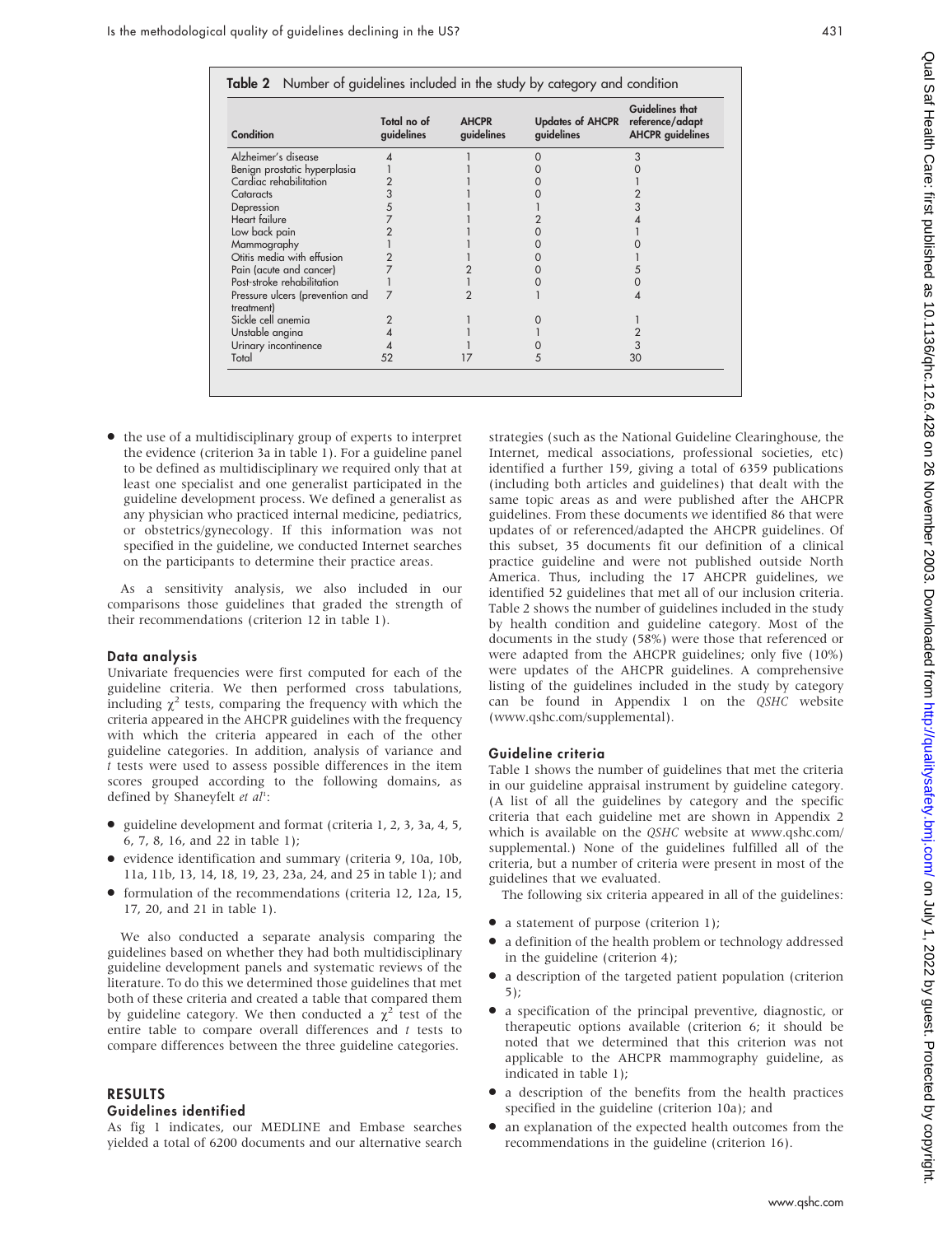

Figure 1 Guidelines identified for study.

Fifty one of the guidelines (98%) specified the harms that could occur from the recommendations in the guideline (criterion 10b) and included recommendations that were specific and applied to the guideline's stated goals (criterion 20). Almost all of the guidelines (96%) listed the participants in the guideline development process and their areas of expertise (criterion 3), although only 73% of the participants were multidisciplinary (criterion 3a). In addition, 92% of the guidelines identified and referenced the evidence used to develop the guideline (criterion 18).

Although all of the criteria in the appraisal instrument were present in at least one of the guidelines in the study, several measures appeared infrequently. Only one of the guidelines that we reviewed used and described formal methods of combining evidence or expert opinion (criterion 19). In addition, very few of the guidelines (14%) discussed the role of the developers' value judgements in making recommendations (criterion 21). Likewise, the method of data extraction used in preparing the guideline (criterion 25) was described in only 21% of the guidelines and an expiration date or a date of scheduled review (criterion 8) appeared in only 29%.

When we analyzed our results by guideline category we found that the AHCPR guidelines contained the largest number of criteria. 50% of the measures were present in all of the guidelines in this category compared with only 33% and 27% in guidelines that were updates and those that referenced/adapted the AHCPR guidelines, respectively. This difference was particularly apparent for two measures pertaining to evidence: all of the AHCPR guidelines specified the method they used to identify evidence (criterion 23) and had conducted a systematic review of the literature (criterion 23a); in contrast 60% of the updates and only 27% and 23%, respectively, of the guidelines that referenced or adapted the AHCPR publications met these two criteria. In addition, all of the AHCPR guidelines had multidisciplinary panels (criterion 3a) and specified the process by which the guideline underwent external review (criterion 7), while only 40% and 60% of the updates and 63% and 33% of the guidelines that referenced or adapted the AHCPR documents met these respective criteria.

Overall, the AHCPR guidelines ranked highest on the appraisal instrument. The AHCPR guidelines scored 80% or more on 24 of the 30 criteria, while the updates and the guidelines that referenced or adapted the ACHPR documents scored 80% or more on 14 and 11 of the criteria, respectively. The AHCPR guidelines scored most poorly and were outscored by one or both of the other categories on three measures:

• none of the AHCPR documents used and described formal methods of combining evidence or expert opinion (criterion 19) while one (3%) guideline that referenced/adapted the ACHPR documents did so;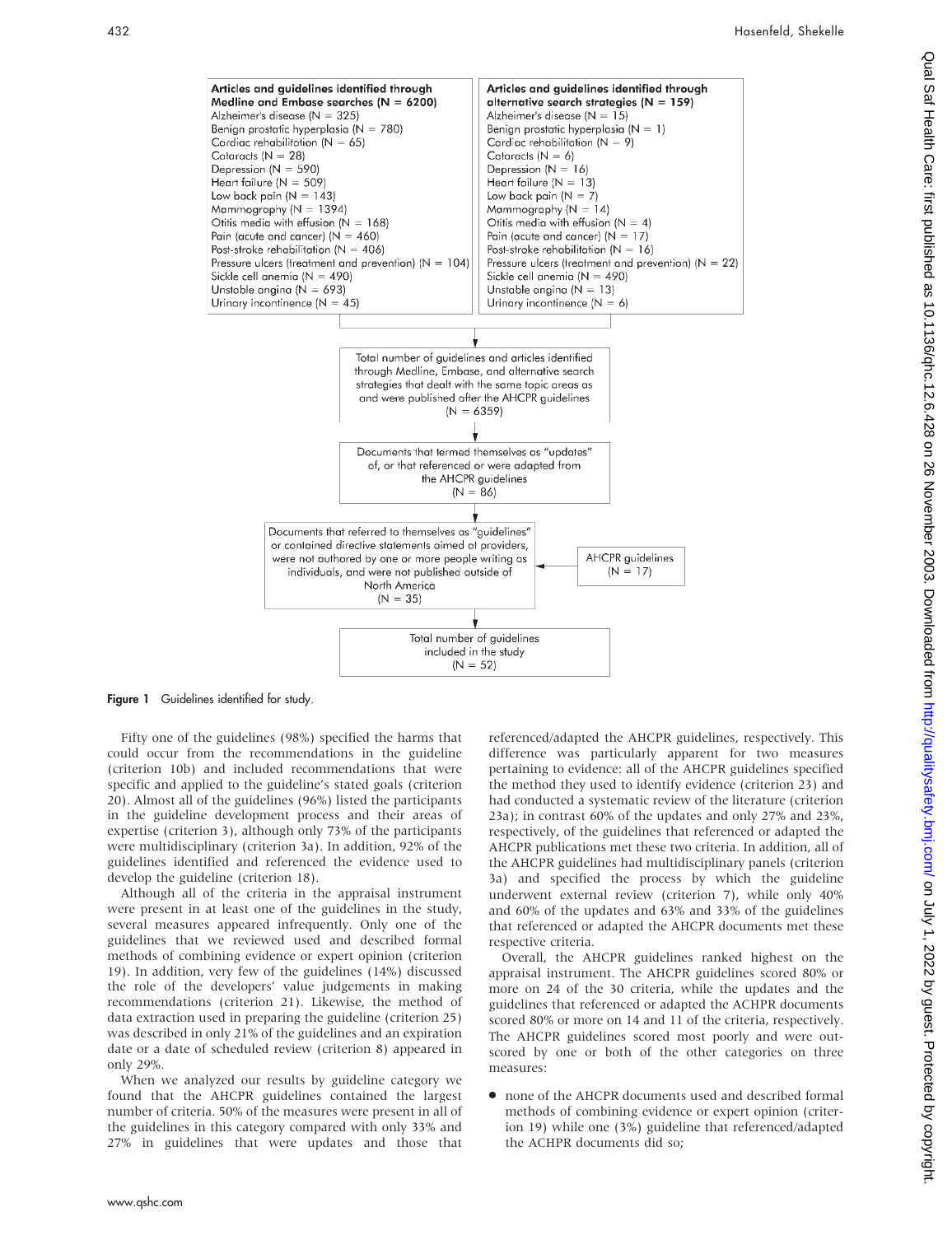# Key messages

- North American clinical practice guidelines published subsequent to and in the same respective topic areas as those published by the US Agency for Health Care Policy and Research (AHCPR) are of poorer methodological quality, even when they term themselves as ''updates'' of or in some way infer that they are related to the original AHCPR guidelines. Thus, users may be misled into thinking that these later guidelines are of similar methodological quality as the AHCPR guidelines when this is not the case.
- Most newer guidelines did not conduct a systematic review of the literature or use multidisciplinary expert panels—two criteria that have been empirically linked to bias and appear in all of the AHCPR guidelines.
- Without the benefit of an oversight agency such as the AHCPR, it appears that the methodological quality of clinical practice guidelines will remain less than acceptable.
- only two (12%) of the ACHPR documents specified an expiration date or date of scheduled review (criterion 8) while one (20%) of the updates and 12 (40%) of the guidelines that referenced/adapted the ACHPR documents did so; and
- $\bullet$  only one (6%) of the AHCPR documents discussed the role of value judgements used by the developers in making recommendations (criterion 21) while six (20%) of the guidelines that referenced/adapted the AHCPR documents did so.

In addition, our analysis of the criteria grouped according to the domains defined by Shaneyfelt et al showed that the AHCPR guidelines scored highest in all three domains. For the first two domains (guideline development and format, and evidence identification and summary) the differences were statistically significant between the AHCPR guidelines and the guidelines that referenced or adapted them; for the third domain (formulation of the recommendations) the differences were statistically significant between the AHCPR guidelines and both of the other guideline categories.

The AHCPR guidelines also outranked the other guideline categories when we narrowed our comparisons to two criteria—whether the guideline development panels were multidisciplinary (criterion 3a) and whether a systematic review of the evidence had been conducted (criterion 23a). The results of these comparisons are shown in table 3. All of the AHCPR documents met both of these criteria compared with only one (20%) of the updates and four (13%) of the guidelines that referenced or were adapted from the AHCPR

| Table 3 Percentage (number) of guidelines developed<br>using systematic reviews and multidisciplinary panels |                                        |                                                    |                                                          |  |  |
|--------------------------------------------------------------------------------------------------------------|----------------------------------------|----------------------------------------------------|----------------------------------------------------------|--|--|
|                                                                                                              | <b>AHCPR</b><br>quidelines<br>$(N=17)$ | <b>Updates of AHCPR</b><br>quidelines<br>$(N = 5)$ | Reference/adapt<br><b>AHCPR</b> guidelines<br>$(N = 30)$ |  |  |
| Yes                                                                                                          | 100(17)                                | 20(1)                                              | 13(4)                                                    |  |  |
| <b>No</b>                                                                                                    | (0)                                    | 80(4)                                              | 87 (26)                                                  |  |  |

Yes = systematic review of the literature and multidisciplinary participants in the guideline development process.

documents. All of these comparisons were statistically significant ( $p$ <0.05). The AHCPR guidelines also did considerably better than the other categories when we added grading the strength of the recommendation as a third criterion for a sensitivity analysis. Fourteen of the AHCPR guidelines (82%) met all three of these criteria compared with one (20%) of the updates and two (7%) of the guidelines that referenced or adapted the AHCPR guidelines ( $p$ <0.05). Finally, when we restricted the comparison solely to guidelines that had conducted a systematic review of the literature we found that all the AHCPR guidelines met this criterion compared with 60% of the updates ( $p = 0.006$ ) and 23% of the guidelines that referenced or adapted the AHCPR guidelines  $(p<0.0001)$ .

# **DISCUSSION**

In contrast to the findings of Shaneyfelt et  $al<sup>1</sup>$  and Grilli et  $al<sup>3</sup>$ that the methodological quality of guidelines has been improving over time, we found that newer guidelines in the same topic areas as the AHCPR guidelines were sharply and disturbingly poorer in methodological quality than the older AHCPR guidelines. When we used a clinical practice guideline appraisal instrument to evaluate 52 guidelines published subsequent to and in the same topic areas as the AHCPR guidelines, this finding held true for guidelines that called themselves ''updates'' of the AHCPR guidelines, as well as for those that either referenced or were adapted from the AHCPR guidelines. Thus, guidelines that call themselves ''updates'' of or in some other way infer that they are related to the original AHCPR guidelines mislead readers into thinking that they are of similar methodological quality when this is not the case.

The lack of adherence to AHCPR methodological standards that we observed among more recently published guidelines may have important consequences. Patients cannot reap the full benefits from health care that is delivered according to clinical practice guidelines when those guidelines do not reflect the most accurate, up to date, and unbiased synthesis of the scientific literature and expert opinion. To the extent that the decrease in the quality of guideline development has led to more biased guidelines, it is more likely that patient care and outcomes will suffer. Two of the criteria in our appraisal instrument— systematic reviews of the literature and multidisciplinary expert panels—have empirical evidence associating them with bias, and most of the newer guidelines in our study did not meet these criteria.<sup>14–16</sup>

The groups developing the new or ''updated'' guidelines probably did not have the same level of resources available to them as the AHCPR. Whether equally valid guidelines can be developed by skipping some resource intensive steps has not been conclusively evaluated. However, it has been shown that some resource intensive processes such as a systematic as opposed to a traditional literature review do reach different conclusions, and the sanguine acceptance of skipping such steps due to resource constraints cannot, in our opinion, be supported.

Our study has several limitations that are worth noting. Firstly, although we used a number of methods to identify guidelines that were published subsequent to and in the same respective topic areas as the AHCPR guidelines, there is the possibility that we may have missed or overlooked some. However, if the guidelines were not published in a major journal or readily available through the National Guideline Clearinghouse, then most potential users would probably miss them as well. Secondly, we relied only on the guidelines themselves and any supporting materials provided with the guidelines when assessing quality. We did not assess supplementary materials that may have been published elsewhere. Thirdly, the methodological criteria on which we evaluated the guidelines are based on expert opinion and few